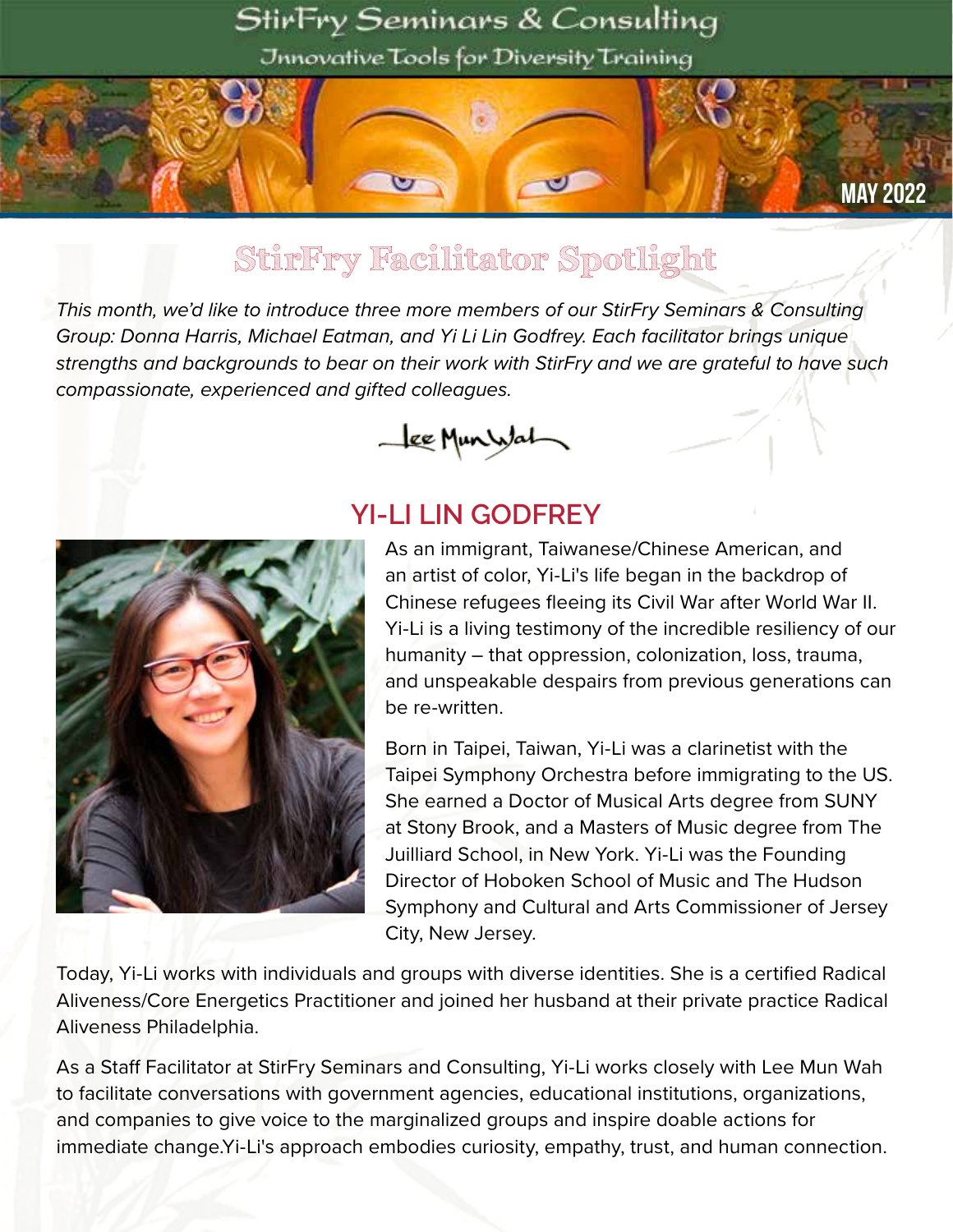After working with people from diverse backgrounds and witnessing the transformation that takes place, she believes that each individual holds the key and solution to diversity, equity, and inclusion. It is through learning and listening to each other that our collective healing can occur and we all can be liberated as a whole society.

Yi-Li currently resides with her American Jewish husband and their bi-racial, multi-heritage child in a Philadelphia suburb.



#### **DONNA J HARRIS, LCSW**

Donna J Harris, LCSW is an African American Clinical Social Worker who is the Clinical Director of Intercultural Counselling, LLC, located in the western suburbs of Philadelphia. For over 30 years she has practiced psychotherapy & psychoanalysis with individuals & groups using a social justice lens. After becoming certified in Mindful Facilitation through Stirfry Seminars, she incorporated these techniques into her work as a therapist, trainer, and teacher.

Ms. Harris is also the founding CEO of Intercultural Network, LLC which provides customized interactive trainings to organizations committed to becoming more equitable, diverse, and inclusive in their policies and practices. She offers an initial assessment, the Intercultural Development Inventory (IDI)® to determine the organization's readiness for change, adaptability and openness, then creates a training plan which

incorporates Mindful Facilitation skills along with racial literacy and anti-bias training.

Ms. Harris also teaches Mindful Facilitation classes to graduate social work students at Bryn Mawr College, to non-profits nationwide and in online workshops for psychologists, social workers and counselors.

For more information, please visit her website at InterculturalNetwork.org.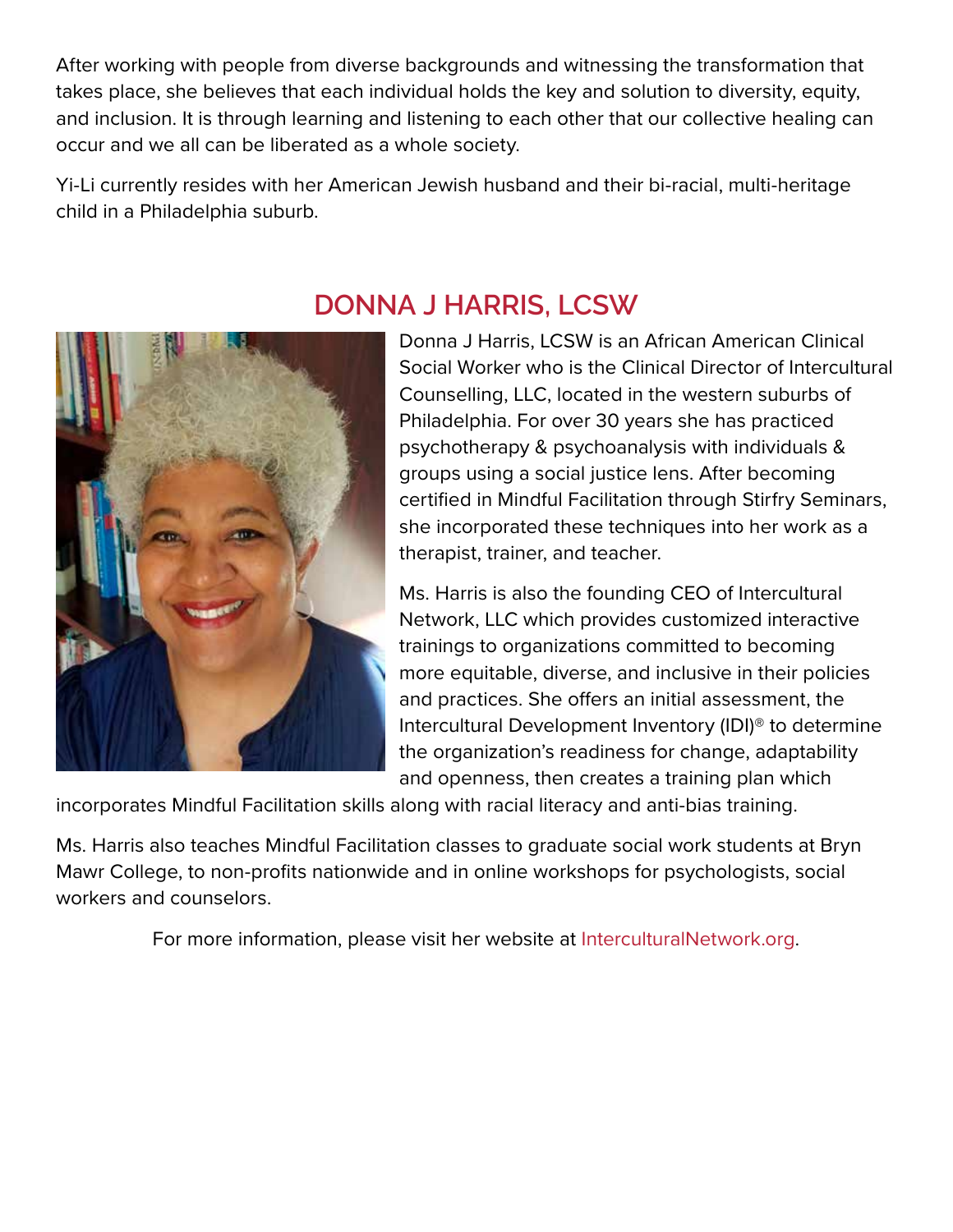

### **Michael Eatman**

Michael Eatman is a Certified Diversity Professional, Executive Coach, Advanced EQ, and Mindful Facilitation Practitioner. As an educator celebrating 29 years spanning Prek - 20 learning environments, Michael has created the Leadership Edge, a framework that incorporates Emotional Intelligence (EQ), Cultural Competence, and Conflict Engagement to support educational leaders in leading successful organizations. He believes that successful institutions start with leaders, armed with visions that beckon collaboration.

Michael utilizes his EQ expertise to ground his diversity and educational leadership work. With Michael's guidance, governing leaders of institutions have expanded their understanding of how emotional intelligence and diversity

awareness impact their organization's ability to fulfill its mission.

As an Inclusion Strategist, Michael works with organizations and educational leaders in identifying cultural competence gaps to develop robust systems that promote more inclusive learning and working environments. Michael uses an organizational inclusion change framework to demonstrate the value and presence of diversity at every level of organizational life.

Michael is the Founder of Culture Coaching INC. and currently resides in New England with his wife and three children.

#### **Learn more about the StirFry Staff and Facilitators at at stirfryseminars.com/meet-our-team/**

# spill some tea with Lee Mun Wah



In this series of interactive 90-minute workshops, Lee Mun Wah will go<br>over some of your most pressing questions or concerns around situations n this series of interactive 90-minute workshops, Lee Mun Wah will go you've been unsure of how to address in the past.

When you register, you can submit any questions, specific topics, or scenarios you would like to discuss with the group. Lee Mun Wah will also provide his insights into the use of mindful facilitation techniques in working with clients on diversity issues, share some of his most intense and intriguing scenarios he was personally involved in, as well as a "behind the scenes" glimpse of his journey and thought processes as he approached

some of the most incredibly challenging and confrontational scenarios as a diversity trainer, community therapist, educator and facilitator.

> **June 25, 2022 • July 23, 2022 • August 20, 2022 September 10, 2022 • October 22, 2022 • November 19, 2022**